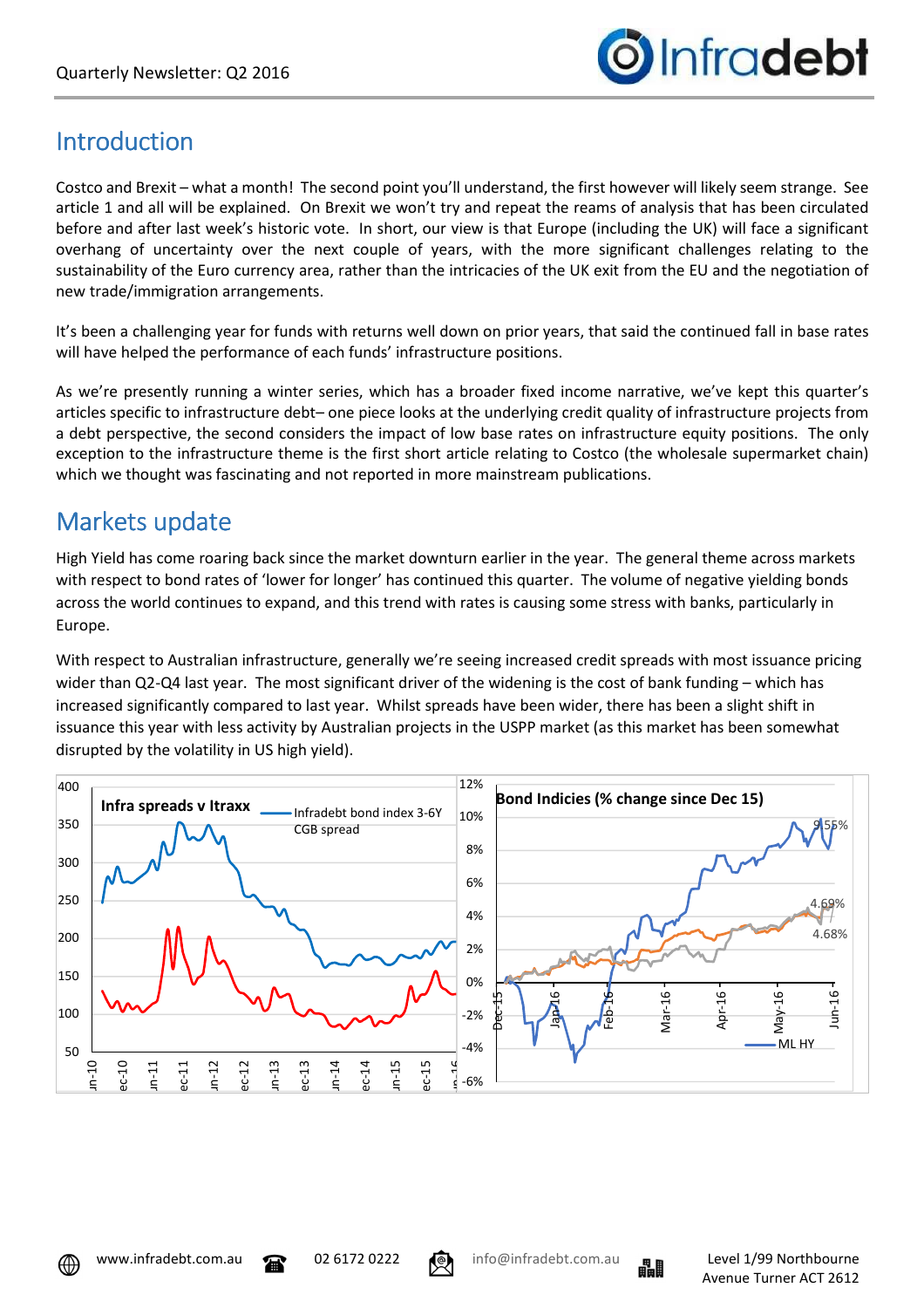



#### New issuance and refinancing

The table below provides a list of publicly available deals.

| Date  | <b>Borrower</b>                    | Instrument  | Size (m)          | Term<br>(Yrs)   | Curr.      | Pricing         |
|-------|------------------------------------|-------------|-------------------|-----------------|------------|-----------------|
| April | Sydney Airport                     | Bond        | 900               | 10              | <b>AUD</b> | 200 bps         |
| April | <b>United Energy</b>               | Loan        | 150/305           | 2/4             | <b>AUD</b> |                 |
| May   | Canberra Metro                     | Loan        | 650               | 5               | <b>AUD</b> | 185bps          |
| May   | Port of Brisbane                   | Bond        | 250               | $\overline{7}$  | <b>AUD</b> | 180bps          |
| May   | <b>SA Power</b><br><b>Networks</b> | <b>USPP</b> | 85/15/210<br>/210 | 10/10/12<br>/15 | <b>USD</b> | 130/128/140/155 |
| May   | <b>NT Airports</b>                 | Loan        | 146/181/10<br>0   | 3/5/7           | <b>AUD</b> |                 |
| May   | Transurban                         | Loan        | 460               | 5/9/12/1<br>5   | <b>AUD</b> |                 |
| May   | Transurban                         | Bond        | 750               | $\overline{7}$  | <b>EUR</b> |                 |
| June  | NT Airports                        | <b>USPP</b> | 150               | 10/12           | <b>USD</b> |                 |
| June  | <b>Multinet Gas</b>                | Loan        | 185               | 3/5             | AUD        |                 |
| June  | Transgrid                          | <b>USPP</b> | Up to \$1bn       | 10/12           | <b>USD</b> | $^{\sim}$ 150   |

#### Equity and other news

• Duet completed a A\$200m capital raising ahead of acquiring the remaining 20% stake in Dampier Bunbury Pipeline from Alcoa for A\$205m.



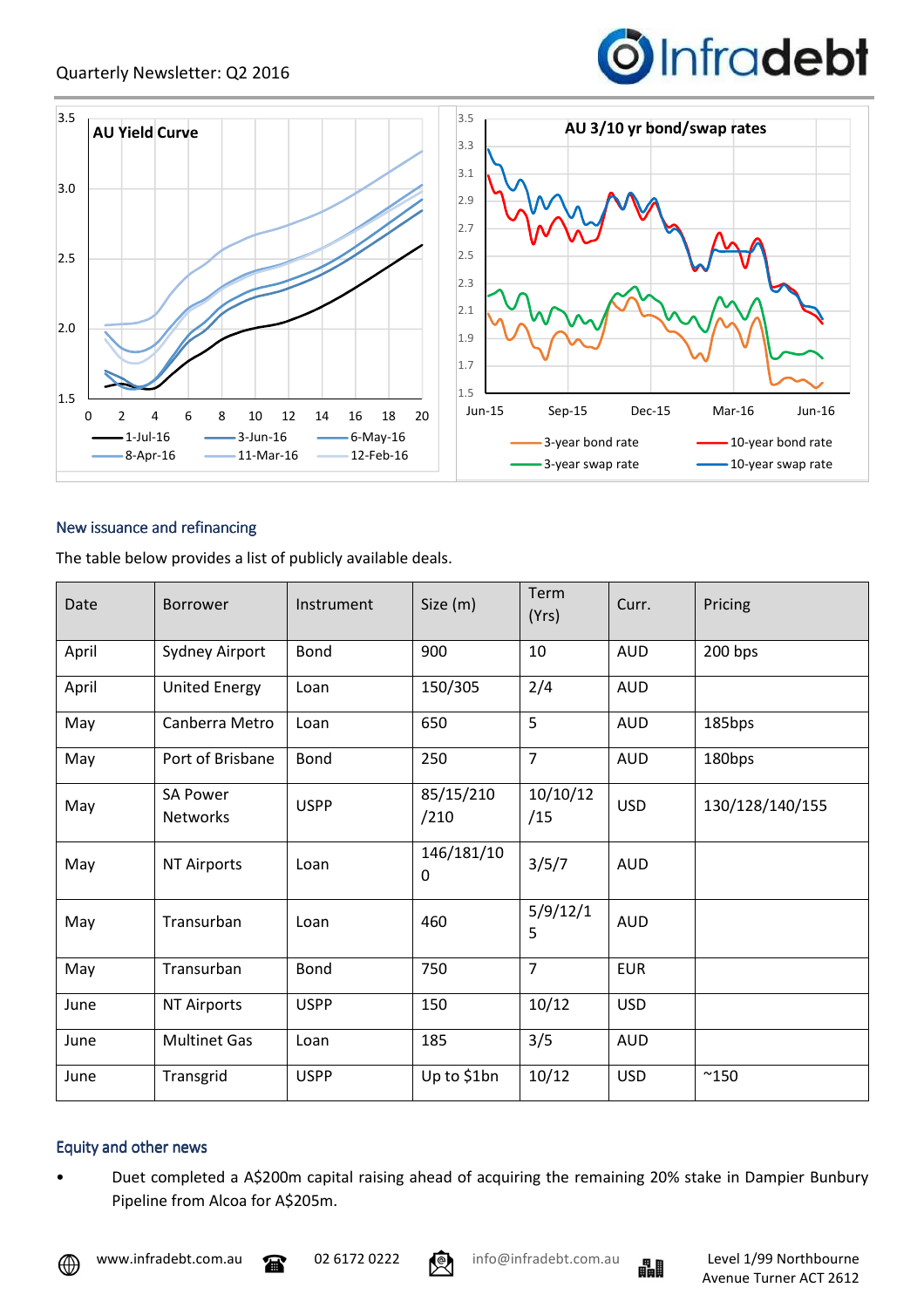

- Origin reported a 15-year power purchase agreement for 100% of output from Fotowatio Renewable Ventures' Moree solar farm.
- Transurban has reached an agreement with the Victorian government on the Western Distributor project, with the planning process to conclude in 2017. The majority of capex will take place once work starts in FY18. The Victorian government will provide full funding for the project in their budget.
- APA Group increased their ownership of EPX ethane pipeline to above 50%.
- One of Brexit's Australian victims was Aurizon. They had to pull their EU500m 10-year bond (pricing was estimated at MS +265bps).
- Spark Infrastructure has sold their 5.6% Duet Group stake. The proceeds will be used to accelerate the repayment of debt.
- Westlink Motorway Group is considering a bond deal, and will meet with debt investors from June 14. Moody's has rated their bond program a provisional rating of A3 with stable outlook.

## WTF? – A private placement at negative interest rates?

The end of the financial year draws near and no doubt everyone will be reviewing their results. But do you ever stop and look further back at where you've been, and where you have come from? No doubt you do, it's natural, and as investors I'm sure you do this regularly. But I sometimes wonder whether our central bankers do?

If I had said to you in June of 2006, that in June 2016 the Australian 10 year bond rate would be ~2.0%, and that the cash rate would be 1.75% you'd say I was crazy. If I also said, that despite these record low levels, Australia would enjoy one of the highest levels of economic growth in the OECD over the same period, and continues to outperform many of its peers - you'd have me committed.

Why I am I raising this point? Last week a seminal moment occurred in this great global monetary experiment of the last 10 years. In capital markets terms it was a very small transaction (AUD 121m), but we do stop and question its meaning. CostCo Japan issued a 5 year bullet loan in the US private placement (USPP) market at a yield of **minus 10bp** (yes, that figure is correct).

We have of course heard of a number of large corporates issuing bonds in public markets at near zero yields (e.g. Toyota), and of course then there are the 60% of the world's sovereign bonds trading with negative yields. If you trade in these securities, I think I understand why you hold them – you're just waiting for the next central bank buying spree to capture the capital gain. That is, investors aren't buying negative yielding bonds on a 'buy and hold' basis – they are buying them to speculate.

But secondary trades in the US Private Placement market occur infrequently. Its participants are typically large pension funds and insurers who participate on a buy and hold to maturity basis – they are asset liability matching investors. Sure, positions trade, but it's irregular. Why would anyone invest in this illiquid negative yielding instrument? Perhaps the cross-currency basis makes the opportunity attractive for the end investor. But more importantly – it shows that as a corporate in Japan you can be paid to borrow!

To us it begs the question as to where this (the monetary experiment) is all going, but more importantly, how does it unwind? The implications are significant for all long-term investors as well as all investors in long-duration assets.

# What's different about infrastructure debt – ratings agency studies?

This article looks at ratings agency analysis of the credit characteristics of infrastructure assets compared with generic corporate credit. These studies show that across a large sample of loans/bonds – infrastructure credits have shown lower volatility, lower defaults, and higher recoveries.

Infrastructure assets have very low operating cash flow volatility compared to a typical corporate entity. These low volatility characteristics are appealing to a debt investor. Traditional credit analysis involves a comparison of leverage





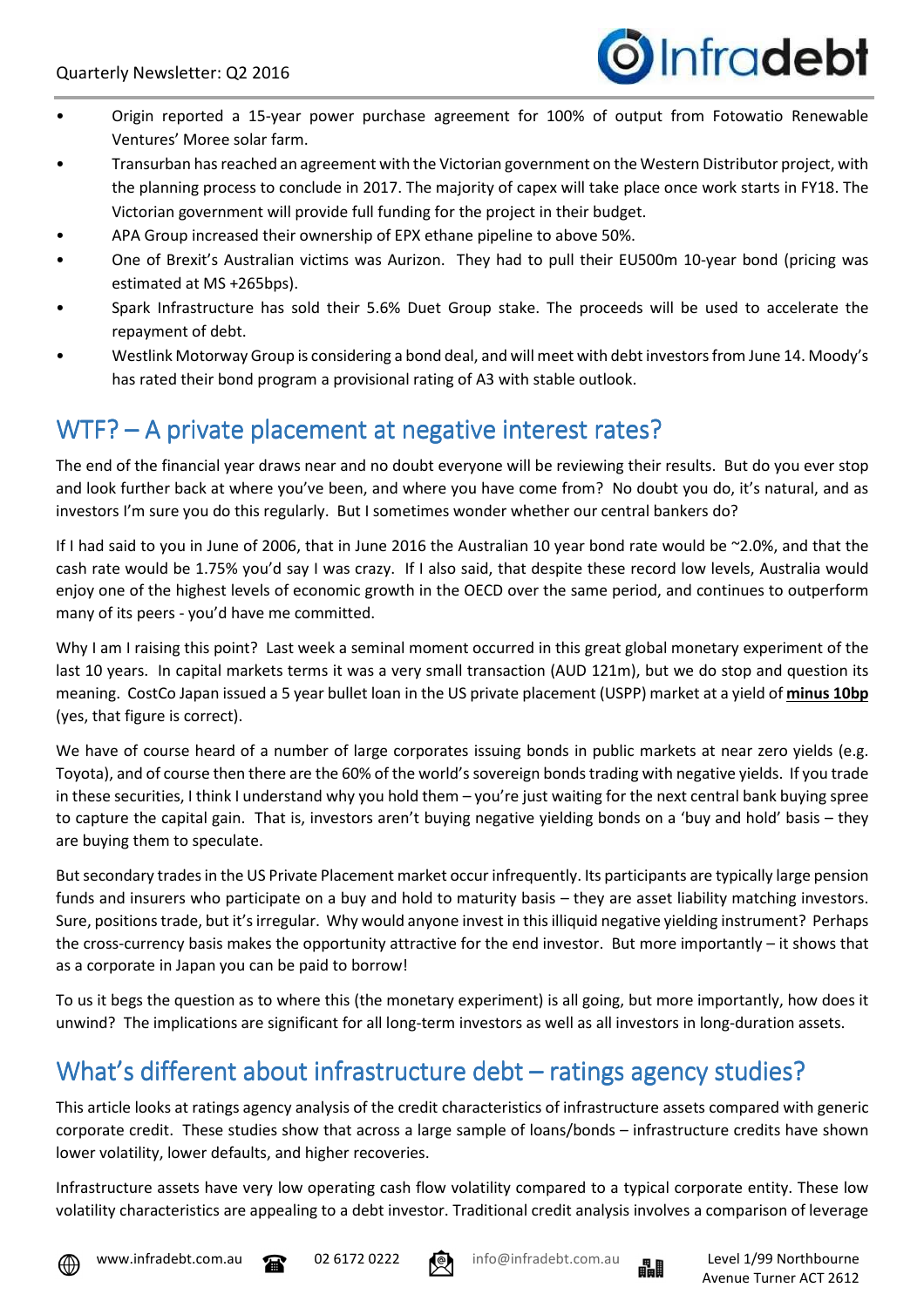

and interest coverage ratios to ascertain the credit worthiness of a borrower. The underlying volatility of the business is often overlooked, and is a key ingredient in determining the probability, or distance, to default of a borrower.

The low volatility characteristics of infrastructure assets are commonly due to very stable revenues and/or high operating margins. All things being equal, a borrower with lower cash flow volatility has a lower probability of defaulting on its obligations (in a random walk world).

Moody's have conducted a study comparing infrastructure borrowers to non-financial corporates (non-infrastructure borrowers that are not financial institutions) over the period 1983 to 2014. This includes over \$3.3 trillion of infrastructure debt currently rated. The report contains interesting findings from their back tested data over the 30 year period.

#### **Ratings volatility**

The following chart is the sum of the notch weighted upgrade and downgrade ratios over a twelve-month horizon. A notch is when a borrower goes up or down one credit rating level, for example from Baa1 to Baa2 is a notch down by one. The analysis does not make a distinction between upgrades or downgrades.





The chart above shows that infrastructure borrowers have consistently demonstrated around half the ratings volatility of non-financial corporates. For the history buffs – the spike in infrastructure ratings volatility in the early 2000s relates to fallout from the collapse of Enron (and associated defaults by Pacific Gas and Electric Company and Southern California Edison).

#### Default and recovery rates

The lower volatility cash flows of infrastructure assets are reflected in the observed default rates for equivalently rated corporate issuers. Infrastructure credits demonstrate similar default rates in the early part of their lives (typically during the construction period), but then experience much lower default rates over longer time horizons. Ten years after issuance, the average infrastructure borrower has a cumulative default rate under half that of the typical corporate.





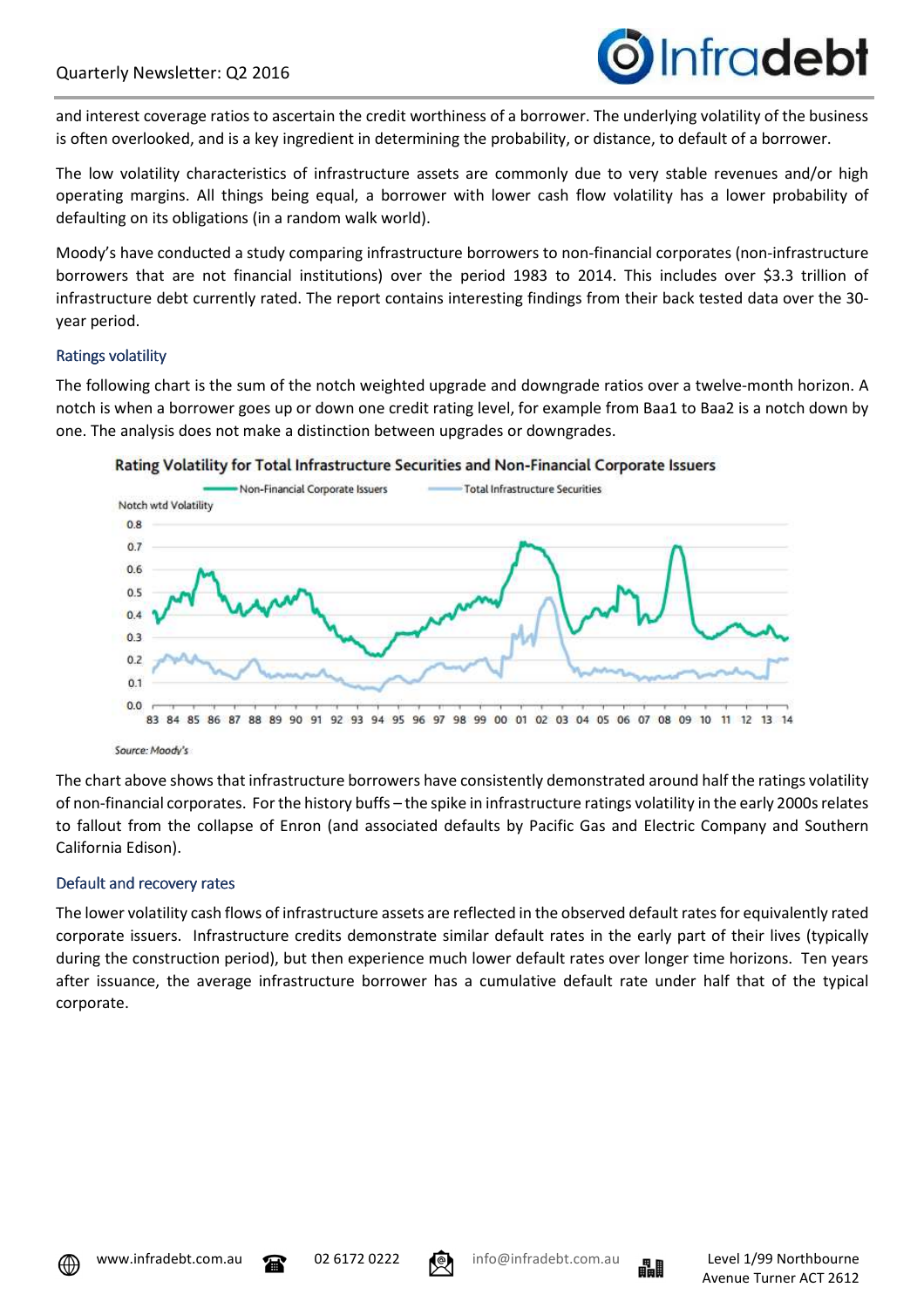

#### **Baa Cumulative Default Rates**



When infrastructure issuers default, they have higher recoveries. The key reasons why recoveries are better for infrastructure issuers are structural seniority, and hard asset backing. The following table is the average trading price of an issuers bonds 30 days after missing a payment or filing for bankruptcy.

#### **Recovery Rates for Defaulted Corporate Infrastructure Debts**

| <b>Senior Secured</b> | <b>Senior Unsecured</b> |
|-----------------------|-------------------------|
| 76%                   | 58%                     |
| 83%                   | 63%                     |
| 80%                   | 55%                     |
| 74%                   | n/a                     |
| 75%                   | 57%                     |
| 53%                   | 37%                     |
|                       |                         |

Source: Moody's

Most infrastructure loans are senior secured. That is, they benefit from a first ranking security over all of the assets of the borrower. The average recovery rate of secured infrastructure loans is 75%. By contrast, most corporate bonds are issued on an unsecured basis. This lower security position is reflected in lower recoveries (only 37%) and hence higher losses for investors.

### Low base rates – an issue infrastructure equity investors can't ignore

Base rates are very low and likely to stay low for some time. There are mixed views on what the long-term brings. Will rates revert to longer term averages – ie 5%+ for Australia – or is the new normal permanently lower rates?

This is an issue that investors can't really ignore.

Questions investors should be asking:

- What does it mean for MIC returns and risk objectives?
- What does it mean for investments in government bonds?
- What about other long duration assets such as infrastructure?

Our view is that interest rates will remain below long-term averages for some time. We use long-term nominal GDP growth as a yard-stick for assessing long-term interest rates. This approach suggests a long-term outlook in the 4-5% range for Australia – based on 2-3% economic growth and around 2% inflation.







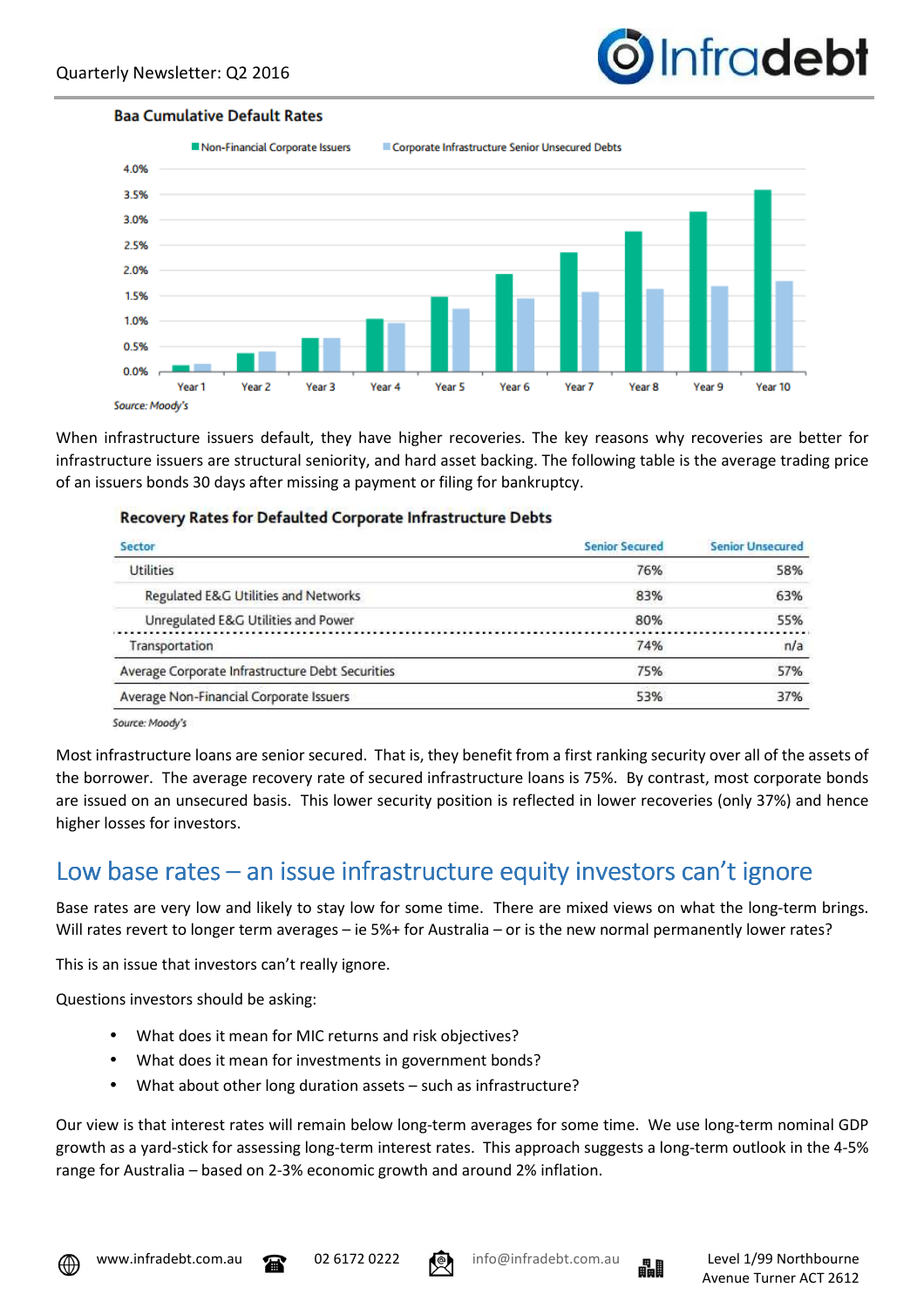



It is worth noting that GDP weighted inflation is running substantially below consumer price inflation (see chart below) as falls in commodity prices hurts export earnings. This is likely to see real interest rates (measured on a CPI basis) somewhat lower than you might otherwise expect.



For infrastructure investors, there is a big difference between infrastructure equity and infrastructure debt. Infrastructure equity returns are inevitably dominated by back-end cash flows. For example, it is not uncommon for equity distributions after year 10 to account for half to two thirds of the net present value of equity.